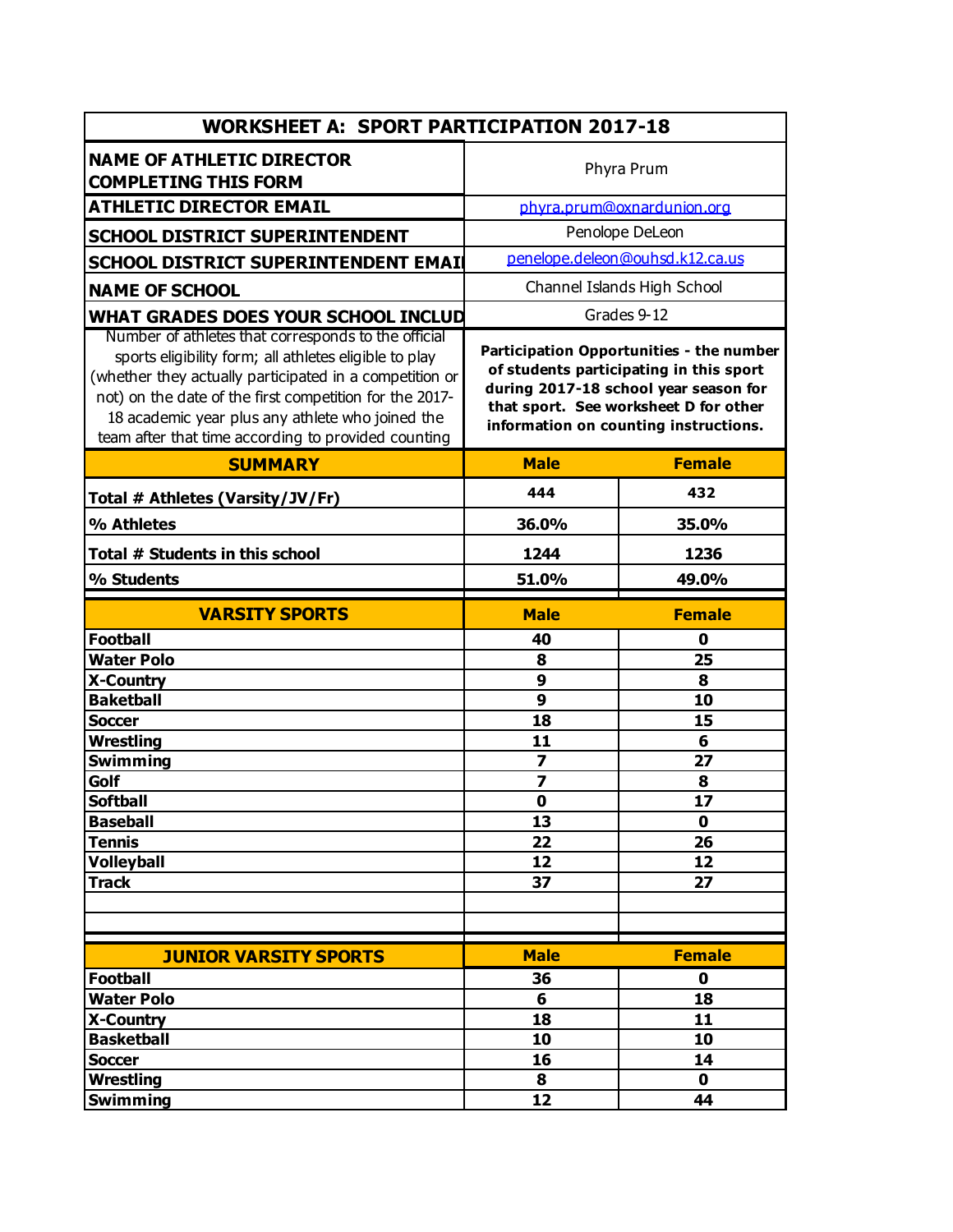| <b>WORKSHEET A: SPORT PARTICIPATION 2017-18</b> |    |    |  |  |
|-------------------------------------------------|----|----|--|--|
| Golf                                            |    |    |  |  |
| <b>Softball</b>                                 |    |    |  |  |
| <b>Baseball</b>                                 | 13 |    |  |  |
| <b>Tennis</b>                                   | 22 | 26 |  |  |
| Volleyball                                      | 12 |    |  |  |
| <b>Track</b>                                    | 37 | כר |  |  |